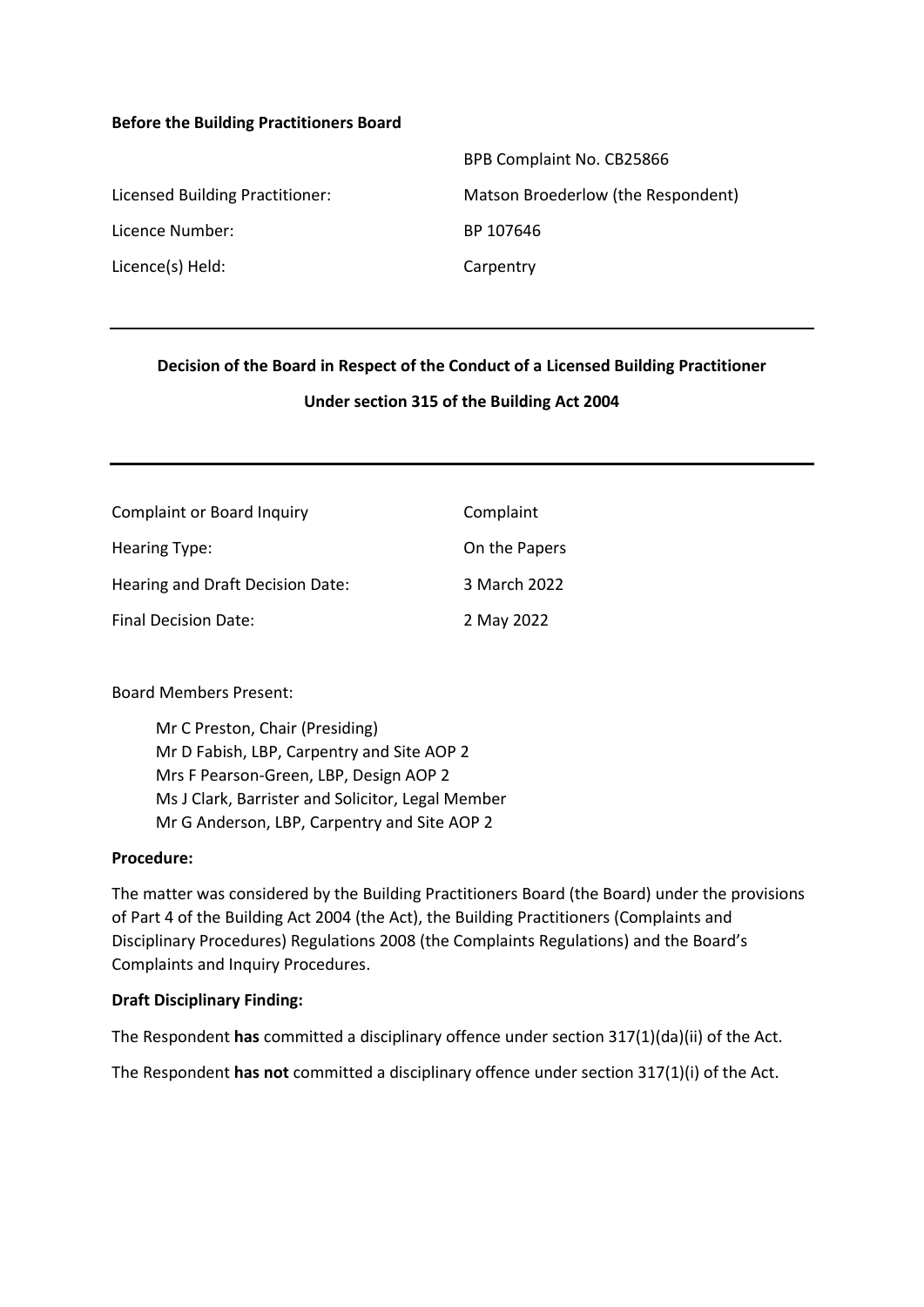## **Contents**

## <span id="page-1-0"></span>**Summary of the Board's Draft Decision**

- [1] The Respondent failed to provide a record of work on completion of restricted building work. He is fined \$1,000 and ordered to pay costs of \$500. The disciplinary outcome will be recorded on the Register of Licensed Building Practitioners for a period of three years.
- [2] The allegation that the Respondent conducted himself in a manner that brings, or is likely to bring, the regime under this Act for licensed building practitioners into disrepute did not meet the threshold for the matter to be dealt with as a disciplinary offence.

## <span id="page-1-1"></span>**The Charges**

- [3] On 3 March 2022, the Board received a Registrar's Report in respect of a complaint about the conduct of the Respondent.
- [4] Under regulation 10 of the Complaints Regulations, the Board must, on receipt of the Registrar's Report, decide whether to proceed no further with the complaint because regulation 9 of the Complaints Regulations applies.
- [5] Having received the report, the Board decided that regulation 9 applied to aspects of the complaint but not to all of the allegations.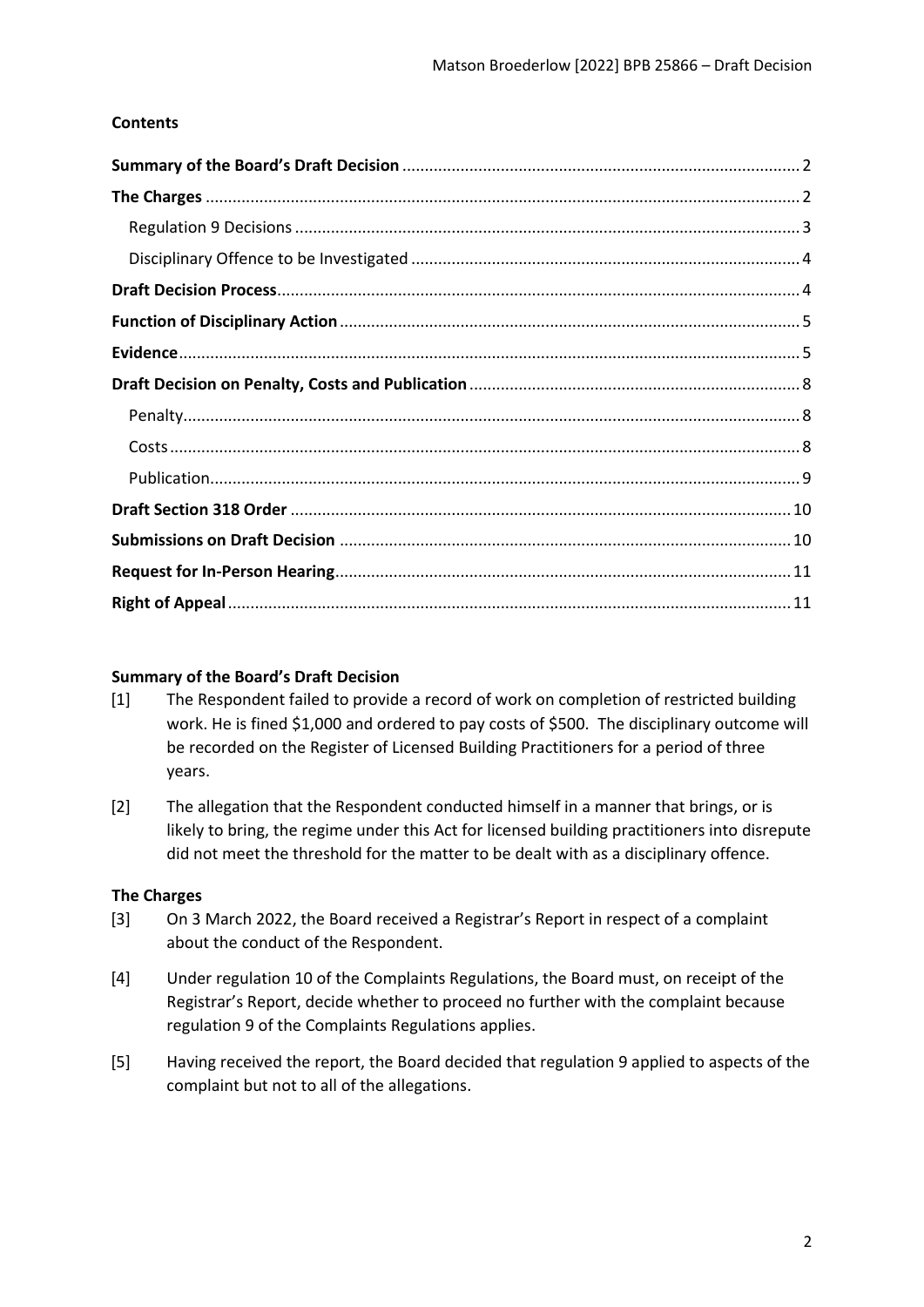#### <span id="page-2-0"></span>Regulation 9 Decisions

- [6] The complaint to the Board contained allegations that the Respondent had conducted himself or herself in a manner that brings, or is likely to bring, the regime under this Act for licensed building practitioners into disrepute (s 317(1)(i) of the Act).
- [7] These allegations related to failures to provide documentation, failure to co-operate and a breach of contract.
- [8] With regard to those allegations, the Board decided that regulation 9(f)(ii) of the Complaints Regulations applied. It provides:

# *Complaint not warranting further investigation A complaint does not warrant further investigation if—*

*(f) the investigation of it is— (ii) unnecessary;* 

[9] The Courts have stated that the threshold for disciplinary complaints of disrepute is high. The Board notes that when the disciplinary provision was introduced to Parliament, the accompanying Cabinet paper noted:

> *This power would only be exercised in the most serious of cases of poor behaviour, such as repetitive or fraudulent behaviour, rather than for minor matters.*

- [10] The disrepute disciplinary provision in the Act is similar to legislation in other occupations including medical professionals, teachers, lawyers and conveyancers, chartered accountants, financial advisors, veterinarians and real estate agents. The Board considered the disrepute provisions in Board Decision C2-01111<sup>1</sup> and discussed the legal principles that apply.
- [11] The Oxford Dictionary defines disrepute as "the state of being held in low esteem by the public", $\frac{2}{3}$  and the courts have consistently applied an objective test when considering such conduct. In *W v Auckland Standards Committee 3 of the New Zealand Law Society<sup>3</sup>* the Court of Appeal held that:

*the issue of whether conduct was of such a degree that it tended to bring the profession into disrepute must be determined objectively, taking into account the context in which the relevant conduct occurred. The subjective views of the practitioner, or other parties involved, were irrelevant*. 4

[12] As to what conduct will or will not be considered to bring the regime into disrepute, it will be for the Board to determine on the facts of each case. The Board will, however, be guided by finding in other occupational regimes. In this respect, it is noted disrepute was upheld in circumstances involving:

<sup>1</sup> Board decision dated 2 July 2015.

<sup>2</sup> Online edition, compilation of latest editions of *Oxford Dictionary of English, New Oxford American Dictionary, Oxford Thesaurus of English and Oxford American Writer's Thesaurus,* search settings UK English, accessed 12/05/15

<sup>3</sup> [2012] NZCA 401

<sup>4</sup> [2012] NZAR 1071 page 1072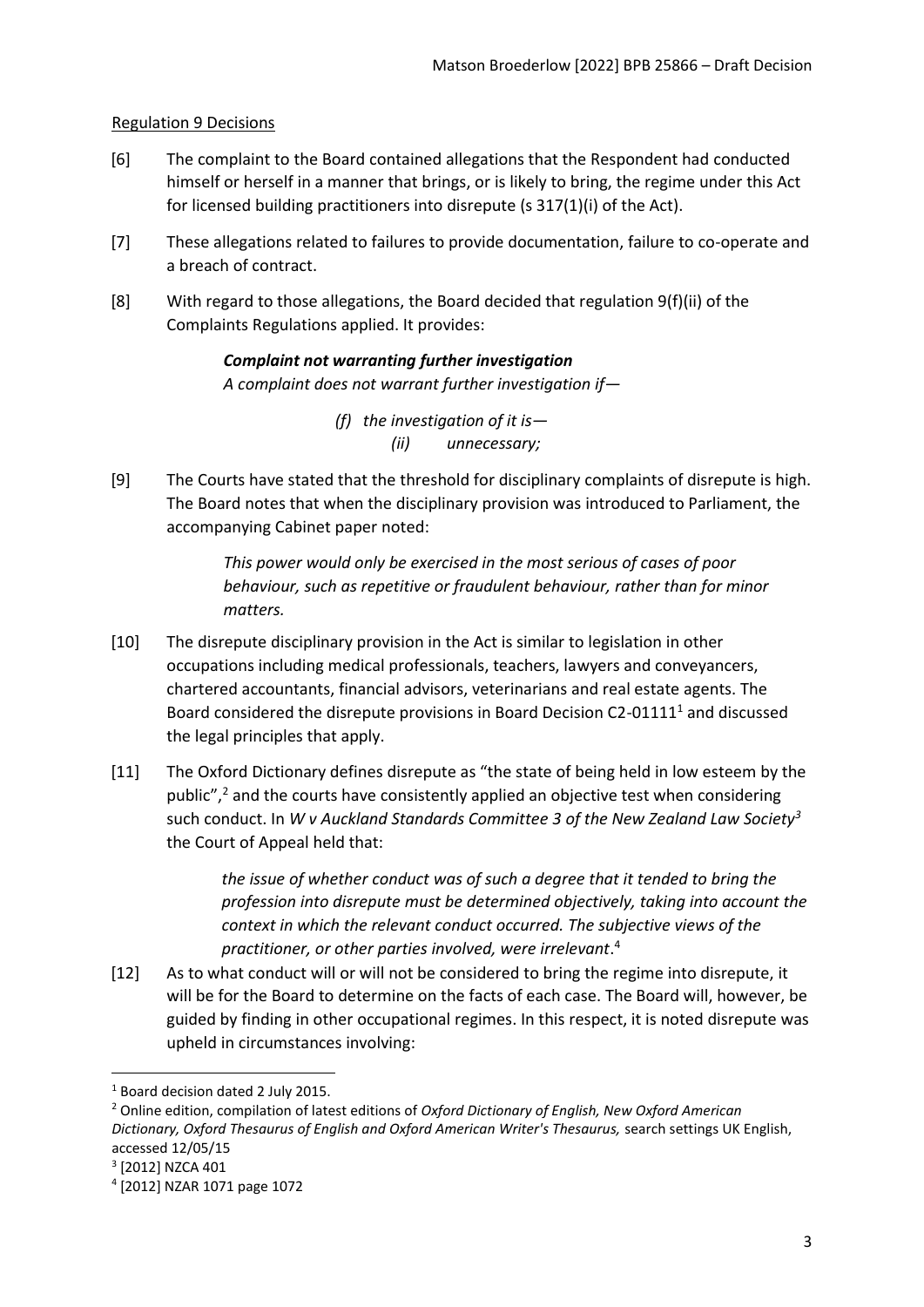- $\bullet$  criminal convictions<sup>5</sup>;
- honest mistakes without deliberate wrongdoing<sup>6</sup>;
- provision of false undertakings<sup>7</sup>; and
- conduct resulting in an unethical financial gain<sup>8</sup>.
- [13] In this instance the conduct complained about concerned contractual issues.
- [14] It is on the basis of the above matters, and the facts as presented in the complaint and response, that the Board has decided that the matters raised did not reach the seriousness threshold as outlined in the above court decisions.

# <span id="page-3-0"></span>Disciplinary Offence to be Investigated

- [15] On the basis of the Registrar's Report, the Respondent's conduct that the Board resolved to investigate was that the Respondent had failed, without good reason, in respect of a building consent that relates to restricted building work that he or she is to carry out (other than as an owner-builder) or supervise, or has carried out (other than as an owner-builder) or supervised, (as the case may be), to provide the persons specified in section 88(2) with a record of work, on completion of the restricted building work, in accordance with section 88(1) (s 317(1)(da)(ii) of the Act).
- [16] Under regulation 10, the Board is required to hold a hearing in respect of that matter

# <span id="page-3-1"></span>**Draft Decision Process**

- [17] The Board's jurisdiction is that of an inquiry. Complaints are not prosecuted before the Board. Rather, it is for the Board to carry out any further investigation that it considers is necessary prior to it making a decision. In this respect, the Act provides that the Board may regulate its own procedures<sup>9</sup>. It has what is described as a summary jurisdiction in that the Board has a degree of flexibility in how it deals with matters; it retains an inherent jurisdiction beyond that set out in the enabling legislation $10$ . As such, it may depart from its normal procedures if it considers doing so would achieve the purposes of the Act, and it is not contrary to the interests of natural justice to do so.
- [18] In this instance, the Board has decided that a formal hearing is not necessary. The Board considers that there is sufficient evidence before it to allow it to make a decision on the papers.
- [19] The Board does, however, note that there may be further evidence in the possession of persons involved in the matter. To that end, this decision is a draft Board decision. The Respondent will be provided with an opportunity to comment on the Board's draft findings and to present further evidence prior to the Board making a final decision. If the Board directs or the Respondent requests an in-person hearing, then one will be scheduled.

<sup>5</sup> *Davidson v Auckland Standards Committee* No 3 [2013] NZAR 1519

<sup>&</sup>lt;sup>6</sup> W v Auckland Standards Committee 3 of the New Zealand Law Society [2012] NZCA 401

<sup>&</sup>lt;sup>7</sup> Slack, Re [2012] NZLCDT 40

<sup>8</sup> *CollievNursingCouncilofNewZealand* [2000]NZAR7

<sup>9</sup> Clause 27 of Schedule 3

<sup>10</sup> *Castles v Standards Committee No.* [2013] NZHC 2289, *Orlov v National Standards Committee 1* [2013] NZHC 1955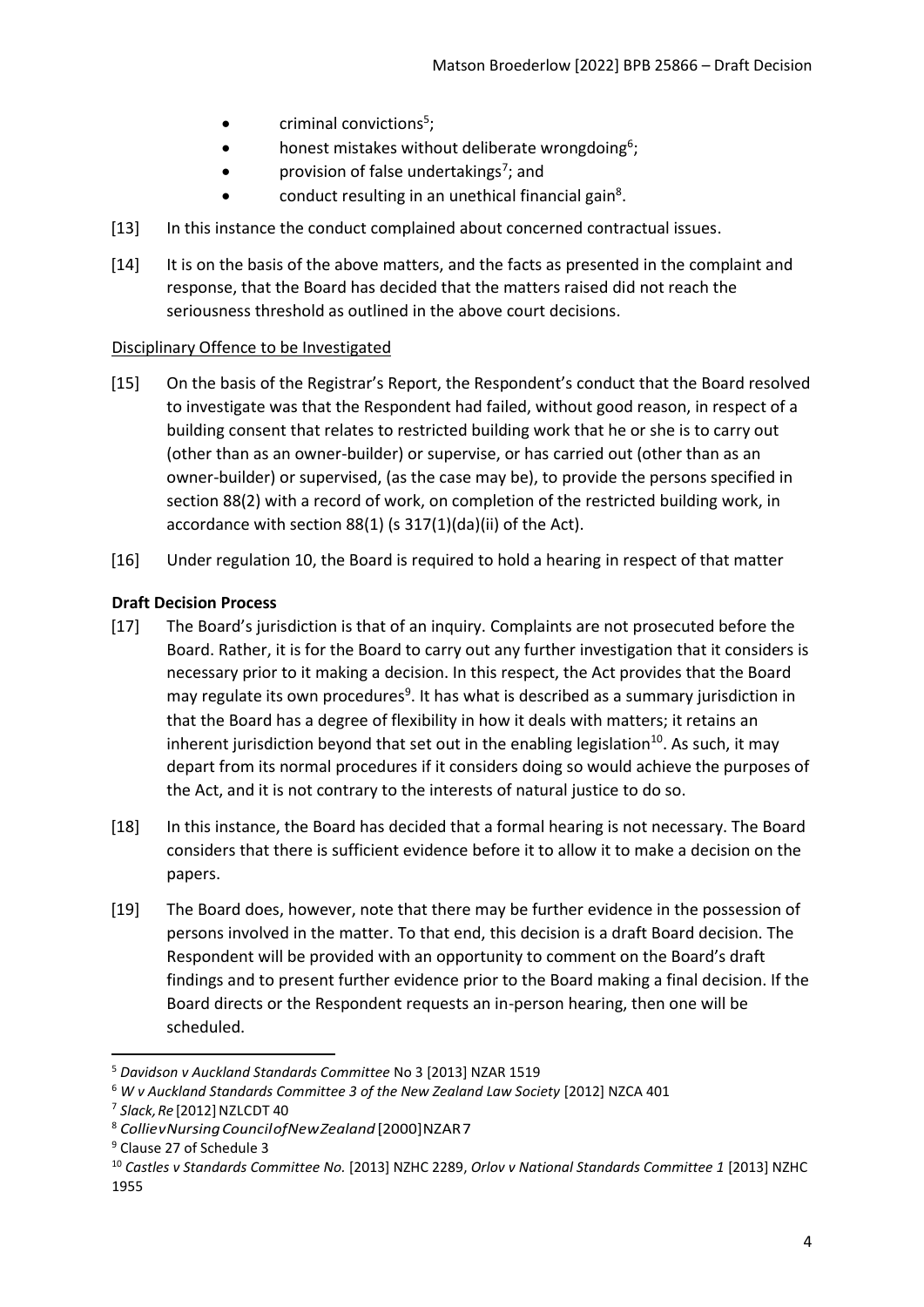# <span id="page-4-0"></span>**Function of Disciplinary Action**

- [20] The common understanding of the purpose of professional discipline is to uphold the integrity of the profession. The focus is not punishment, but the protection of the public, the maintenance of public confidence and the enforcement of high standards of propriety and professional conduct. Those purposes were recently reiterated by the Supreme Court of the United Kingdom in *R v Institute of Chartered Accountants in*  England and Wales<sup>11</sup> and in New Zealand in Dentice v Valuers Registration Board<sup>12</sup>.
- [21] Disciplinary action under the Act is not designed to redress issues or disputes between a complainant and a respondent. In *McLanahan and Tan v The New Zealand Registered Architects Board,<sup>13</sup>* Collins J. noted that:

*"… the disciplinary process does not exist to appease those who are dissatisfied … . The disciplinary process … exists to ensure professional standards are maintained in order to protect clients, the profession and the broader community."*

## <span id="page-4-1"></span>**Evidence**

- [22] The Board must be satisfied on the balance of probabilities that the disciplinary offences alleged have been committed*<sup>14</sup>*. Under section 322 of the Act, the Board has relaxed rules of evidence that allow it to receive evidence that may not be admissible in a court of law.
- [23] The Respondent was engaged to carry out building work on a residential building at [Omitted] under a building consent. The building work included restricted building work for which a record of work must be provided on completion. The Complainant stated that the Respondent's building work started on or about May 2015 and came to an end on or about December 2015. The Respondent said the project ran from June 2015 to February 2016.
- [24] The building work undertaken was an extension and alteration which included changes to the roof form, internal layout including roofing, cladding and foundation work.
- [25] The Respondent attended a final council inspection on 15 December 2016, which resulted in a Fail. On 17 January 2018 a second final council inspection was attended by the Respondent's administrator which resulted in a Pass/may proceed to CCC.
- [26] The Respondent acted as agent for the Code Compliance Certificate application dated 3 August 2016 received by the council 15 March 2018. On the application submitted the Respondent was listed as the Licensed Building Practitioner who carried out or supervised foundation work, building work and head contractor/site manager and therefore would be providing a Record of Work.
- [27] The Respondent received a Code Compliance Certificate request for further information letter from the Council dated 23 March 2018. The letter listed several items required to complete the application including Records of Works (ROW) for roof, beams and lintels,

<sup>&</sup>lt;sup>11</sup> R v Institute of Chartered Accountants in England and Wales [2011] UKSC 1, 19 January 2011.

<sup>12</sup> [1992] 1 NZLR 720 at p 724

<sup>13</sup> [2016] HZHC 2276 at para 164

<sup>14</sup> *Z v Dental Complaints Assessment Committee* [2009] 1 NZLR 1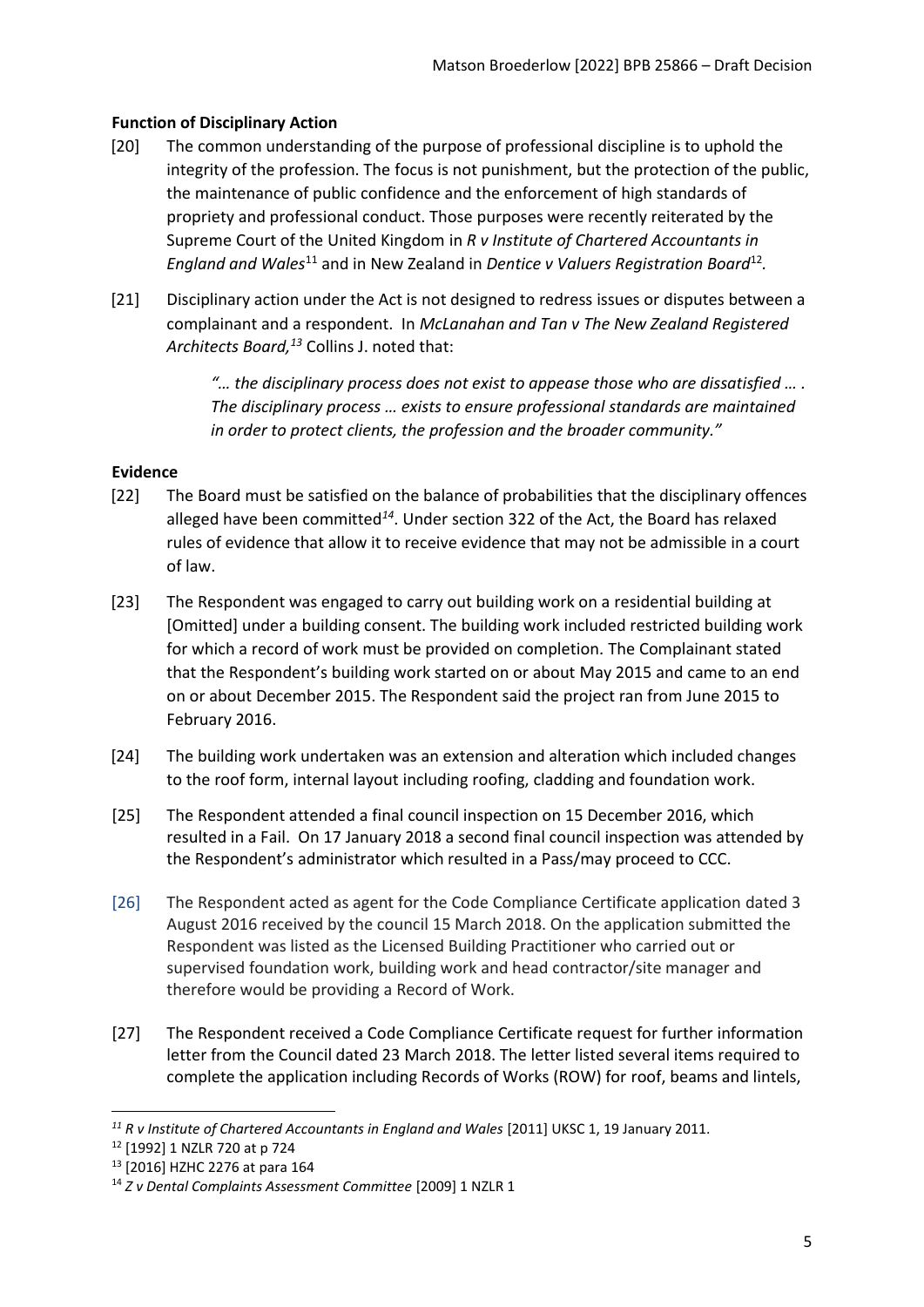bracing, damp proofing, ventilation system, wall cladding system, tanking membrane, door and window installation.

- [28] Correspondence between the Complainant and Council dated 16 June 2020 refer to a CCC RFI refusal letter that was sent to the Respondent 23 October 2018.
- [29] The Complainant had made numerous attempts to obtain a record of work and other documents for the purposes of obtaining the Code Compliance Certificate.
- [30] The Respondent stated that he oversaw the company's operations but that another Licensed Building Practitioner supervised the project and provided a record of work dated 10 August 2016. This record of work is on the Council file.
- [31] The Board notes that the Licensed Building Practitioner who has provided a record of work was not licensed at the time of the project.
- [32] The Respondent is listed as the Licensed Building Practitioner for the project on the following building inspection reports - foundations dated 8 July 2015, framing dated 29 July 2015, cavity wrap dated 4 August 2015 and site inspection dated 14 August 2015. He is also listed on the application for the code compliance certificate.
- [33] The Respondent is listed as present on site on the following building inspection reports framing dated 22 July and 11 August 2015, and preline dated 21 and 28 August 2015.

## **Draft Conclusion and Reasoning**

- [34] The Board has decided that the Respondent **has** failed, without good reason, in respect of a building consent that relates to restricted building work that he or she is to carry out (other than as an owner-builder) or supervise, or has carried out (other than as an owner-builder) or supervised, (as the case may be), to provide the persons specified in section 88(2) with a record of work, on completion of the restricted building work, in accordance with section 88(1) (s 317(1)(da)(ii) of the Act) and **should** be disciplined.
- [35] There is a statutory requirement under section 88(1) of the Building Act 2004 for a licensed building practitioner to provide a record of work to the owner and the territorial authority on completion of restricted building work<sup>15</sup>.
- [36] Failing to provide a record of work is a ground for discipline under section 317(1)(da)(ii) of the Act. In order to find that ground for discipline proven, the Board need only consider whether the Respondent had "good reason" for not providing a record of work on "completion" of the restricted building work.
- [37] The Board discussed issues with regard to records of work in its decision C2-01170<sup>16</sup> and gave guidelines to the profession as to who must provide a record of work, what a record of work is for, when it is to be provided, the level of detail that must be provided, who a record of work must be provided to and what might constitute a good reason for not providing a record of work.

<sup>15</sup> Restricted Building Work is defined by the Building (Definition of Restricted Building Work) Order 2011

<sup>&</sup>lt;sup>16</sup> Licensed Building Practitioners Board Case Decision C2-01170 15 December 2015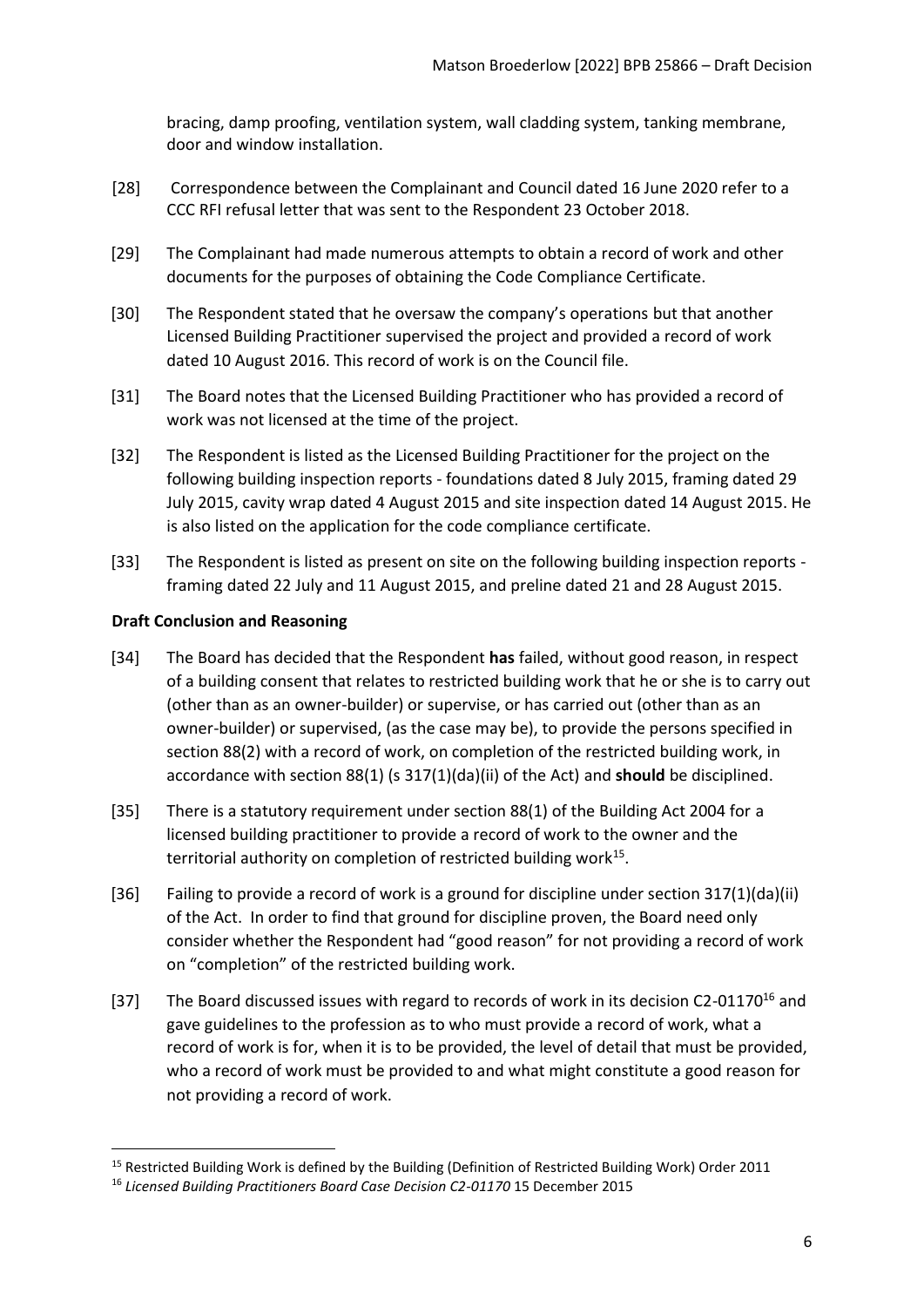- [38] The provision of a record of work by a person who was not at the relevant time a Licensed Building practitioner is not acceptable. On the basis of the evidence outlined above the Respondent was on site and is recorded as the Licensed Building Practitioner on the project. As such it was his responsibility to complete the record of work for the restricted building work he carried out and/or supervised.
- [39] The starting point with a record of work is that it is a mandatory statutory requirement whenever restricted building work under a building consent is carried out or supervised by a licensed building practitioner (other than as an owner-builder). Each and every licensed building practitioner who carries out restricted building work must provide a record of work.
- [40] The statutory provisions do not stipulate a timeframe for the licenced person to provide a record of work. The provisions in section 88(1) simply states "on completion of the restricted building work …". As was noted by Justice Muir in *Ministry of Business Innovation and Employment v Bell<sup>17</sup> "...* the only relevant precondition to the obligations of a licenced building practitioner under s 88 is that he/she has completed their work".
- [41] As to when completion will have occurred is a question of fact in each case.
- [42] In most situations issues with the provision of a record of work do not arise. The work progresses, and records of work are provided in a timely fashion. Completion occurred on the Complainant's evidence in December 2015 and even on the Respondent's own evidence by February 2016. A record of work has not been provided by the Respondent. When the Council file was obtained on 11 November 2021 there was no record of work for the Respondent on the file. On this basis, the Board finds that the record of work was not provided on completion as required, and the disciplinary offence has been committed.
- [43] Section 317(1)(da)(ii) of the Act provides for a defence of the licenced building practitioner having a "good reason" for failing to provide a record of work. If they can, on the balance of probabilities, prove to the Board that one exists, then it is open to the Board to find that a disciplinary offence has not been committed. Each case will be decided by the Board on its own merits, but the threshold for a good reason is high.
- [44] In this instance, there was an ongoing payment dispute. The Board has repeatedly stated that a Record of Work is a statutory requirement, not a negotiable term of a contract. The requirement for it is not affected by the terms of a contract, nor by contractual disputes. Licensed building practitioners should now be aware of their obligations to provide them, and their provision should be a matter of routine.
- [45] The Respondent should also note that the requirement is on the licensed building practitioner to provide a record of work, not on the owner or territorial authority to demand one. He is required to act of his own accord and not wait for others to remind him of his obligations.

<sup>17</sup> [2018] NZHC 1662 at para 50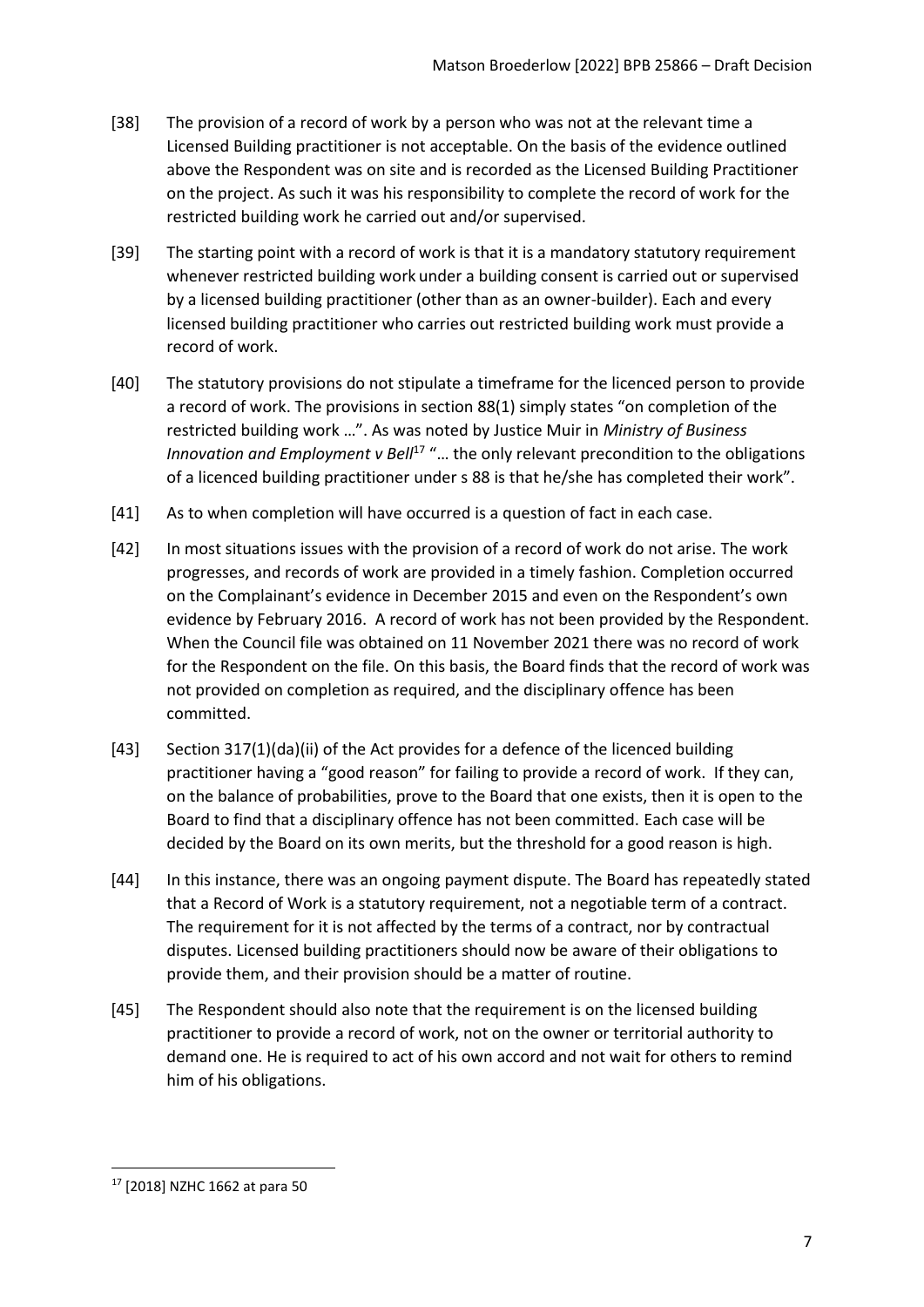- [46] The Record of Work provided by the other (now) Licensed Building Practitioner does not meet the statutory obligation nor remove the Respondent's statutory obligation to provide one.
- [47] Accordingly, the Board finds that no "good reason" has been established.

## <span id="page-7-0"></span>**Draft Decision on Penalty, Costs and Publication**

- [48] Having found that one or more of the grounds in section 317 applies, the Board must, under section 318 of the Act<sup>i</sup>, consider the appropriate disciplinary penalty, whether the Respondent should be ordered to pay any costs and whether the decision should be published.
- [49] The matter was dealt with on the papers. Included was information relevant to penalty, costs and publication, and the Board has decided to make indicative orders and give the Respondent an opportunity to provide further evidence or submissions relevant to the indicative orders.

## <span id="page-7-1"></span>Penalty

[50] The purpose of professional discipline is to uphold the integrity of the profession; the focus is not punishment, but the enforcement of a high standard of propriety and professional conduct. The Board does note, however, that the High Court in *Patel v Complaints Assessment Committee*<sup>18</sup> commented on the role of "punishment" in giving penalty orders stating that punitive orders are, at times, necessary to provide a deterrent and to uphold professional standards. The Court noted:

> *[28] I therefore propose to proceed on the basis that, although the protection of the public is a very important consideration, nevertheless the issues of punishment and deterrence must also be taken into account in selecting the appropriate penalty to be imposed.*

- [51] The Board also notes that in *Lochhead v Ministry of Business Innovation and Employment,*<sup>19</sup> the Court noted that whilst the statutory principles of sentencing set out in the Sentencing Act 2002 do not apply to the Building Act, they have the advantage of simplicity and transparency. The Court recommended adopting a starting point for a penalty based on the seriousness of the disciplinary offending prior to considering any aggravating and/or mitigating factors.
- [52] Record of work matters are at the lower end of the disciplinary scale. The Board's normal starting point for a failure to provide a record of work is a fine of \$1,500, an amount which it considers will deter others from such behaviour. The Board was, in 2015, being more lenient and the Board has decided to impose a penalty on the basis of its tariffs at that time. There are no other aggravating nor mitigating factors present. As such, the Board sets the fine at \$1,000.

## <span id="page-7-2"></span>Costs

[53] Under section 318(4) the Board may require the Respondent "to pay the costs and expenses of, and incidental to, the inquiry by the Board."

<sup>18</sup> HC Auckland CIV-2007-404-1818, 13 August 2007 at p 27

<sup>19</sup> 3 November 2016, CIV-2016-070-000492, [2016] NZDC 21288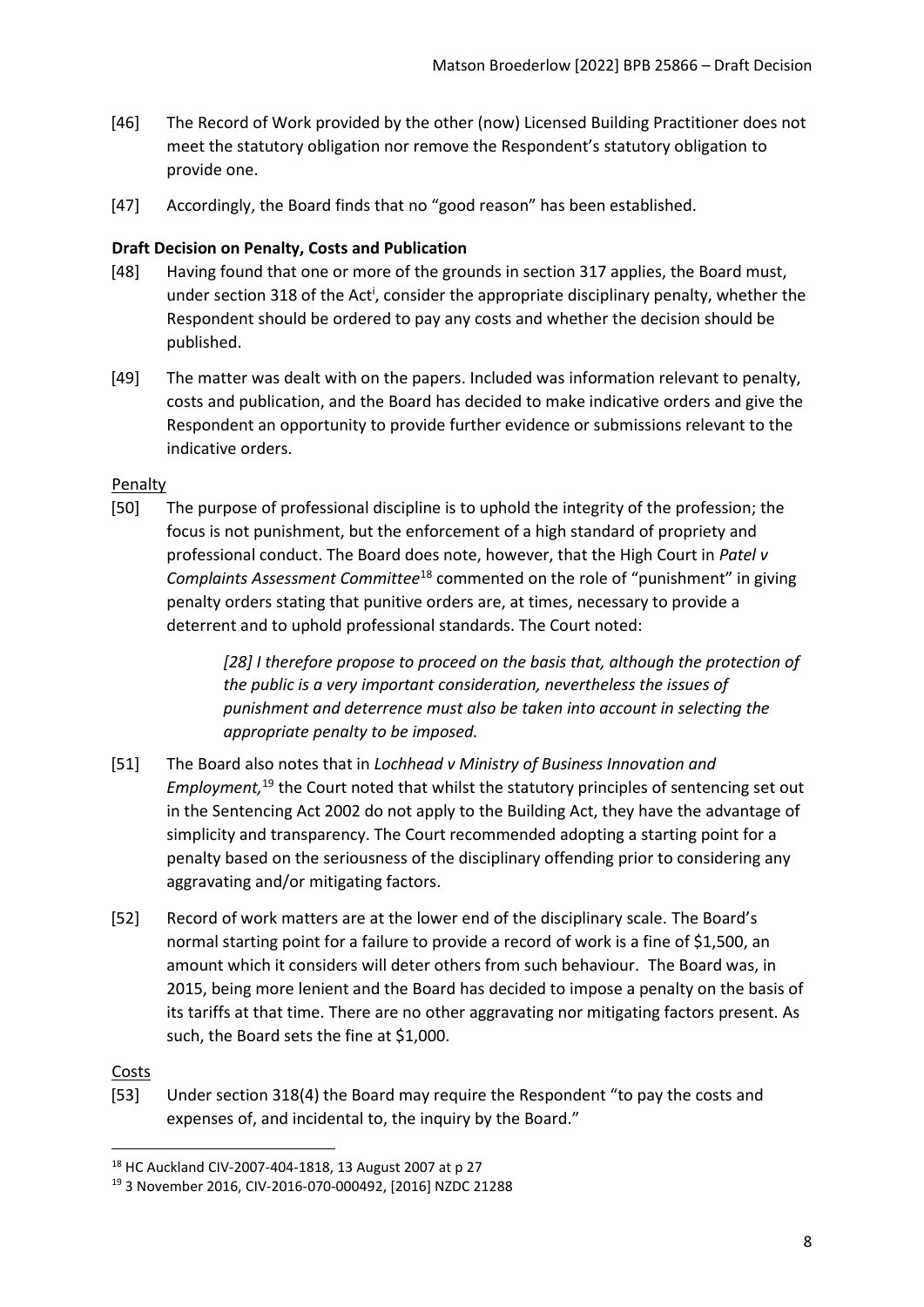- [54] The Respondent should note that the High Court has held that 50% of total reasonable costs should be taken as a starting point in disciplinary proceedings and that the percentage can then be adjusted up or down having regard to the particular circumstances of each case<sup>20</sup>.
- [55] In *Collie v Nursing Council of New Zealand,*<sup>21</sup> where the order for costs in the tribunal was 50% of actual costs and expenses, the High Court noted that:

*But for an order for costs made against a practitioner, the profession is left to carry the financial burden of the disciplinary proceedings, and as a matter of policy that is not appropriate.*

[56] The Board notes the matter was dealt with on the papers. There has, however, been costs incurred investigating the matter, producing the Registrar's Report and in the Board making its decision. The costs have been less than those that would have been incurred had a full hearing been held. As such, the Board will order that costs of \$500 be paid by the Respondent. The Board considers that this is a reasonable sum for the Respondent to pay toward the costs and expenses of, and incidental to, the inquiry by the Board.

# <span id="page-8-0"></span>Publication

[57] As a consequence of its decision, the Respondent's name and the disciplinary outcomes will be recorded in the public register maintained as part of the Licensed Building Practitioners' scheme as is required by the Act<sup>22</sup>. The Board is also able, under section 318(5) of the Act, to order publication over and above the public register:

> *In addition to requiring the Registrar to notify in the register an action taken by the Board under this section, the Board may publicly notify the action in any other way it thinks fit.*

- [58] As a general principle, such further public notification may be required where the Board perceives a need for the public and/or the profession to know of the findings of a disciplinary hearing. This is in addition to the Respondent being named in this decision.
- [59] Within New Zealand, there is a principle of open justice and open reporting which is enshrined in the Bill of Rights Act  $1990^{23}$ . The Criminal Procedure Act 2011 sets out grounds for suppression within the criminal jurisdiction<sup>24</sup>. Within the disciplinary hearing jurisdiction, the courts have stated that the provisions in the Criminal Procedure Act do not apply but can be instructive<sup>25</sup>. The High Court provided guidance as to the types of

<sup>20</sup> *Cooray v The Preliminary Proceedings Committee* HC, Wellington, AP23/94, 14 September 1995, *Macdonald v Professional Conduct Committee,* HC, Auckland, CIV 2009-404-1516, 10 July 2009, *Owen v Wynyard* HC, Auckland, CIV-2009-404-005245, 25 February 2010.

<sup>21</sup> [2001] NZAR 74

<sup>&</sup>lt;sup>22</sup> Refer sections 298, 299 and 301 of the Act

<sup>&</sup>lt;sup>23</sup> Section 14 of the Act

<sup>&</sup>lt;sup>24</sup> Refer sections 200 and 202 of the Criminal Procedure Act

<sup>25</sup> *N v Professional Conduct Committee of Medical Council* [2014] NZAR 350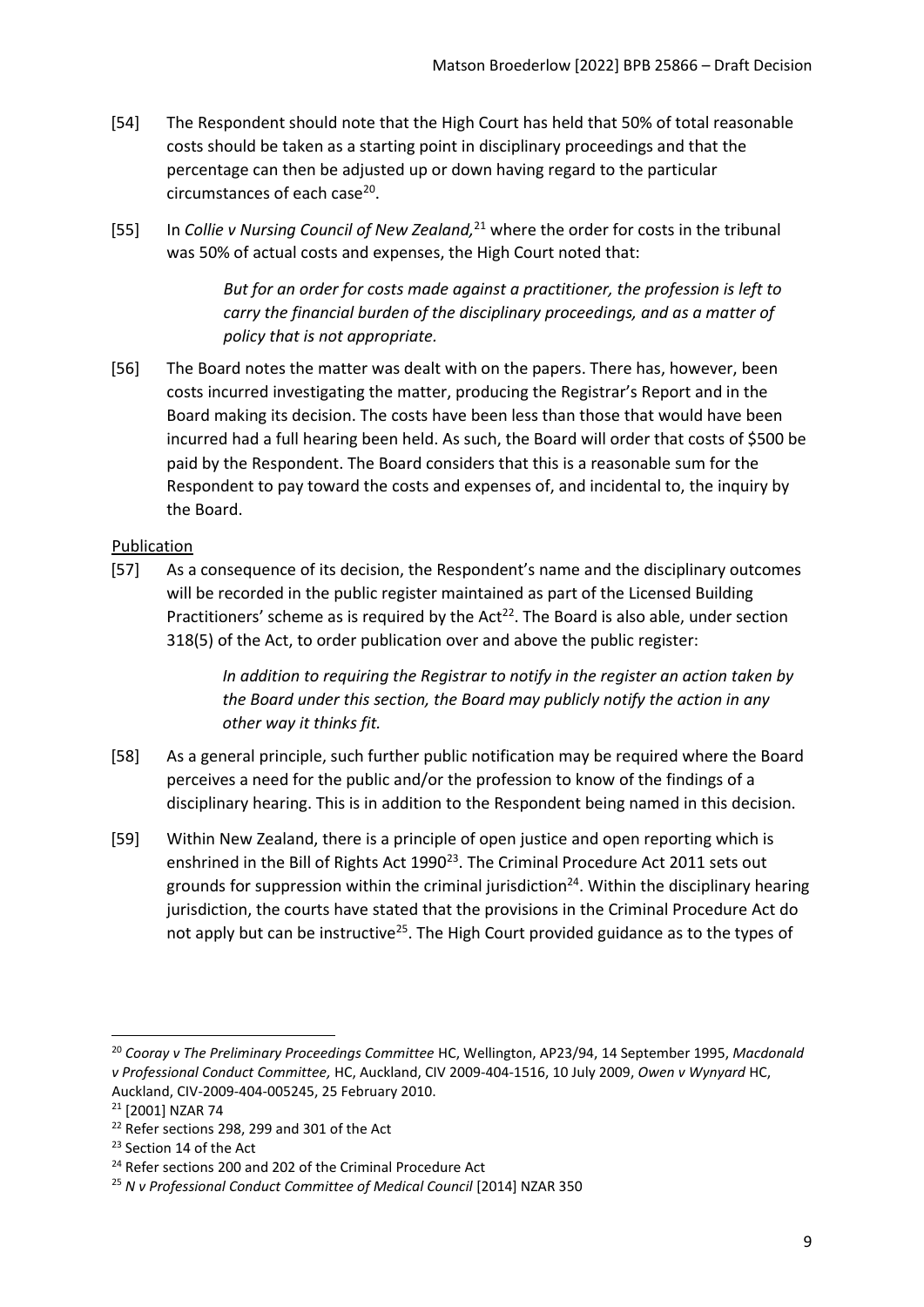factors to be taken into consideration in *N v Professional Conduct Committee of Medical Council<sup>26</sup> .* 

- [60] The courts have also stated that an adverse finding in a disciplinary case usually requires that the name of the practitioner be published in the public interest<sup>27</sup>. It is, however, common practice in disciplinary proceedings to protect the names of other persons involved as naming them does not assist the public interest.
- [61] Based on the above, the Board **will not** order further publication.

#### <span id="page-9-0"></span>**Draft Section 318 Order**

- [62] For the reasons set out above, the Board directs that:
	- **Penalty: Pursuant to section 318(1)(f) of the Building Act 2004, the Respondent is ordered to pay a fine of \$1,000.**
	- **Costs: Pursuant to section 318(4) of the Act, the Respondent is ordered to pay costs of \$500 (GST included) towards the costs of, and incidental to, the inquiry of the Board.**
	- **Publication: The Registrar shall record the Board's action in the Register of Licensed Building Practitioners in accordance with section 301(l)(iii) of the Act.**

**In terms of section 318(5) of the Act, there will not be action taken to publicly notify the Board's action, except for the note in the Register and the Respondent being named in this decision.**

[63] The Respondent should note that the Board may, under section 319 of the Act, suspend or cancel a licensed building practitioner's licence if fines or costs imposed as a result of disciplinary action are not paid.

#### <span id="page-9-1"></span>**Submissions on Draft Decision**

- [64] The Board invites the Respondent to:
	- (a) provide further evidence for the Board to consider; and/or
	- (b) make written submissions on the Board's findings. Submissions may be on the substantive findings and/or on the findings on penalty, costs and publication.
- [65] Submissions and/or further evidence must be filed with the Board by no later than the close of business on **Friday 29 April 2022.**
- [66] If submissions are received, then the Board will meet and consider those submissions.
- [67] The Board may, on receipt of any of the material received, give notice that an in-person hearing is required prior to it making a final decision. Alternatively, the Board may proceed to make a final decision which will be issued in writing.
- [68] If no submissions or further evidence is received within the time frame specified, then this decision will become final.

 $26$  ibid

<sup>&</sup>lt;sup>27</sup> Kewene v Professional Conduct Committee of the Dental Council [2013] NZAR 1055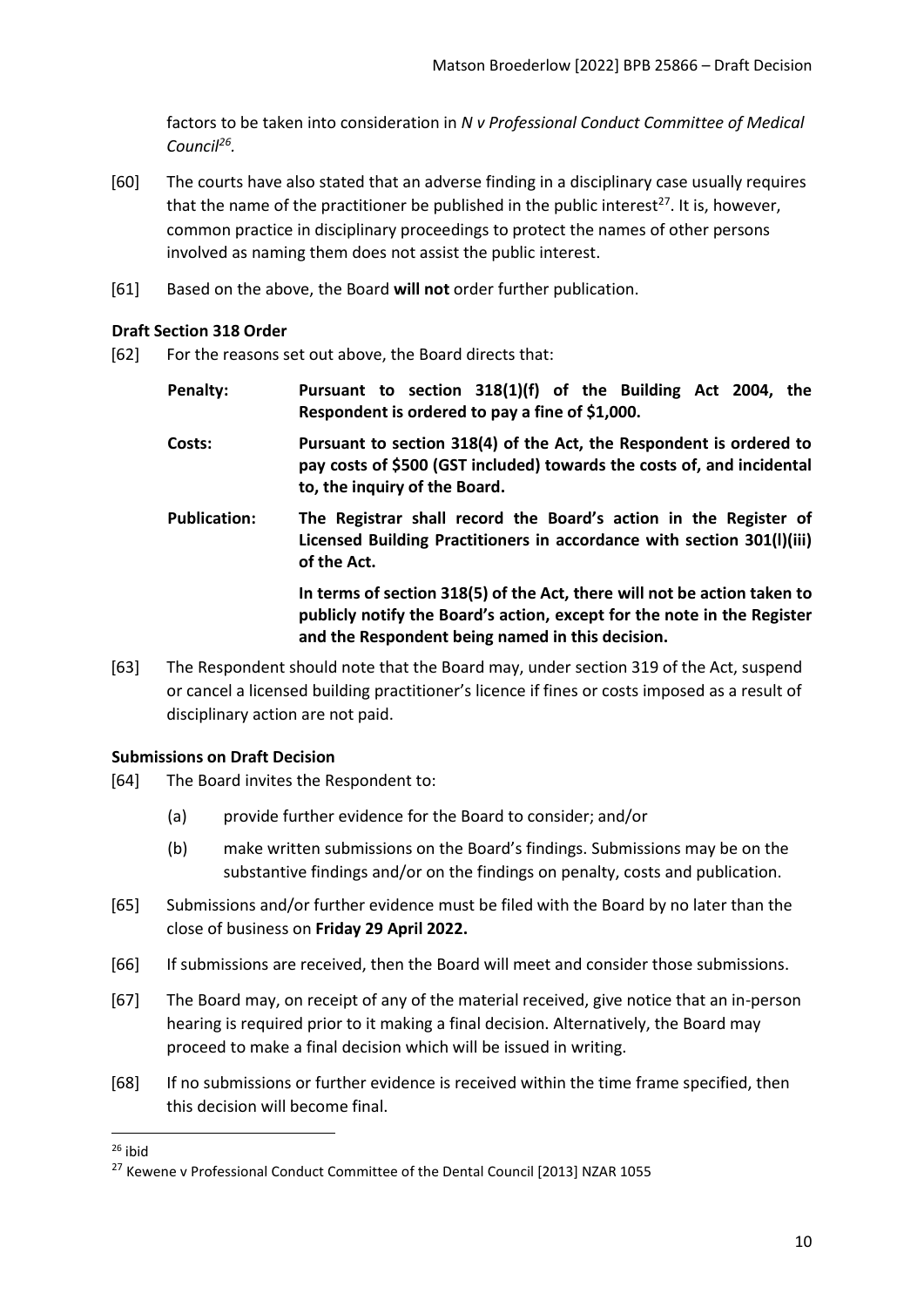#### <span id="page-10-0"></span>**Request for In-Person Hearing**

- [69] If the Respondent, having received and considered the Board's Draft Decision, considers that an in-person hearing is required then one will be scheduled, and a notice of hearing will be issued.
- [70] A request for an in-person hearing must be made in writing to the Board Officer no later than the close of business on **Friday 29 April 2022.**
- [71] If a hearing is requested, this Draft Decision, including the Board's indicative position on penalty, costs and publication, will be set aside.

#### <span id="page-10-1"></span>**Right of Appeal**

[72] The right to appeal Board decisions is provided for in section 330(2) of the Act<sup>ii</sup>.

Signed and dated this  $6<sup>th</sup>$  day of April 2022.

**Mr C Preston**

Presiding Member

**This decision and the order herein were made final on 2 May 2022 on the basis that no further submissions were received.**

Signed and dated this 5<sup>th</sup> day of May 2022.

**Mr C Preston**

Presiding Member

## <sup>i</sup> *Section 318 of the Act*

- *(1) In any case to which section 317 applies, the Board may*
	- *(a) do both of the following things:*
		- *(i) cancel the person's licensing, and direct the Registrar to remove the person's name from the register; and*
		- *(ii) order that the person may not apply to be relicensed before the expiry of a specified period:*
		- *(b) suspend the person's licensing for a period of no more than 12 months or until the person meets specified conditions relating to the licensing (but, in any case, not for a period of more than 12 months) and direct the Registrar to record the suspension in the register:*